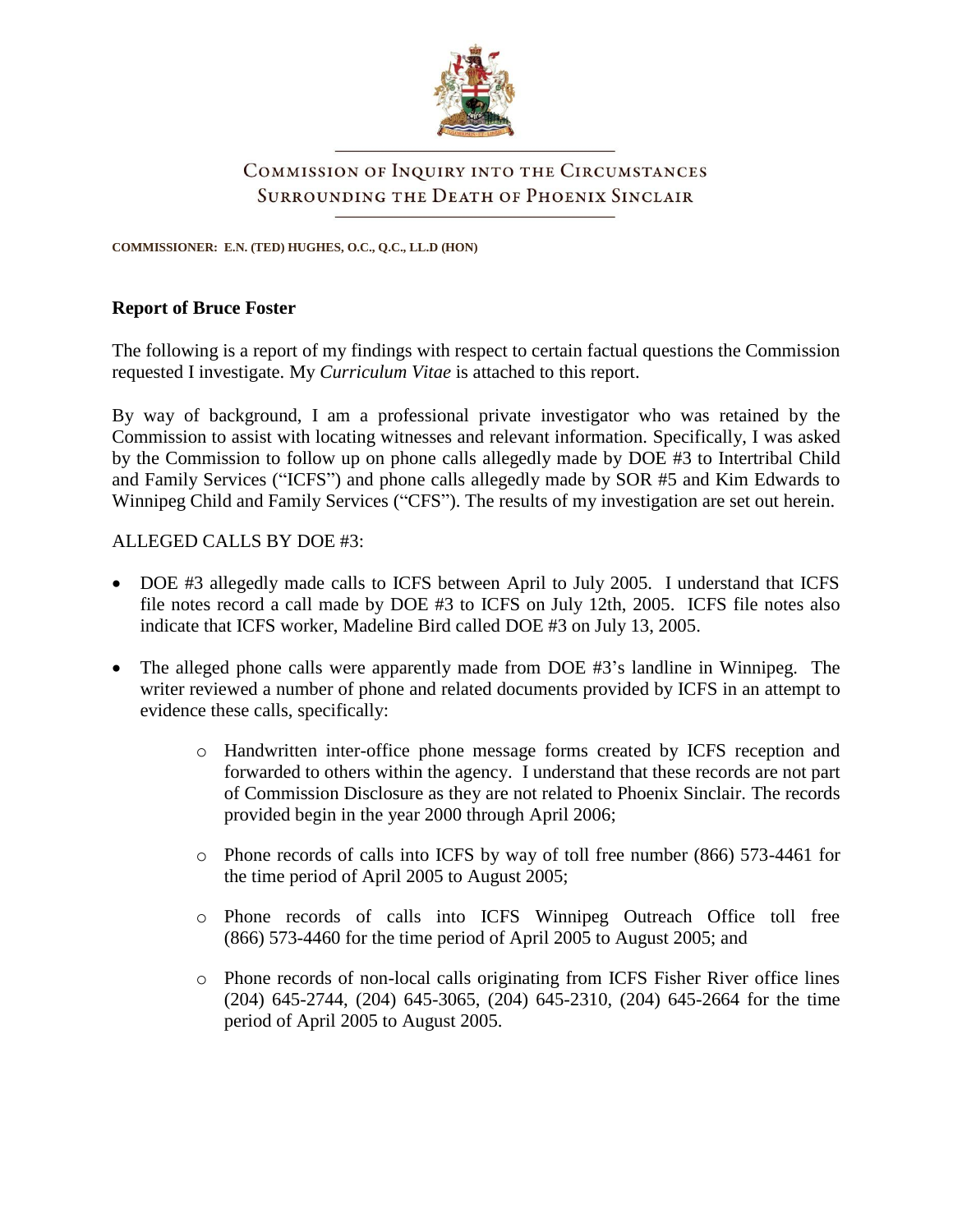• Inquiries were also made with Manitoba Telecoms Services ("MTS") relative to the landline number from which DOE #3 reports making the calls to ICFS Fisher River office. MTS has indicated that, during the time period in question, DOE #3's landline was blocked from making long distance or toll free calls. This block was the result of previous billing issues.

### RESULTS OF DOCUMENT REVIEW:

- I was not able to locate an inter-office phone message slip relating to a call made to ICFS by DOE #3.
- In reviewing phone records of calls into ICFS by way of toll free number (866) 573-4461, I was not able to locate a call from DOE #3's Winnipeg phone number to ICFS.
- In reviewing phone records of calls into ICFS Winnipeg Outreach by way of toll free number (866) 573-4460, I was not able to locate a call from DOE #3's Winnipeg phone number.
- In reviewing phone records of non-local calls originating from ICFS Fisher River office phone lines, I located a single call to DOE #3's Winnipeg phone number (as reflected in ICFS documents). This call originated from line (204) 645-2664. This call was placed on July 13th, 2005 at 10:24 AM and was for a duration of 36 seconds. It would appear that the office phone used to place this call was registered to Madeline Bird.
- There do not appear to be any telephone records evidencing a call made by DOE #3 from her land line to ICFS on either July 12 or 13, 2005.

#### PHONE CALL ALLEGEDLY MADE BY SOR #5:

- In addition, I was requested to follow up a phone call reportedly made by SOR #5 to Winnipeg CFS.
- The call was allegedly made, either from a Roger's Communications cellular phone number (which I was provided) or from an MTS landline phone registered to a certain named individual. The timeline used for follow up purposes was January 2005 through April 2005. The public phone number used by Winnipeg CFS during this time period was (204) 944-4200.
- Records were obtained from Roger's Communications by way of Subpoena for the cellular phone in question. A search of these records did not reveal a call to (204) 944-4200, or similar number during the above mentioned time period.
- Inquiries were made with MTS relative to the landline number provided. MTS reports that individual local calls between landlines are not a matter of record due to billing procedures, i.e. only calls that are billed individually, such as cellular, long distance or toll free calls are a matter of record. Therefore it is not possible to determine whether a call made from a land line to a local land line was made.